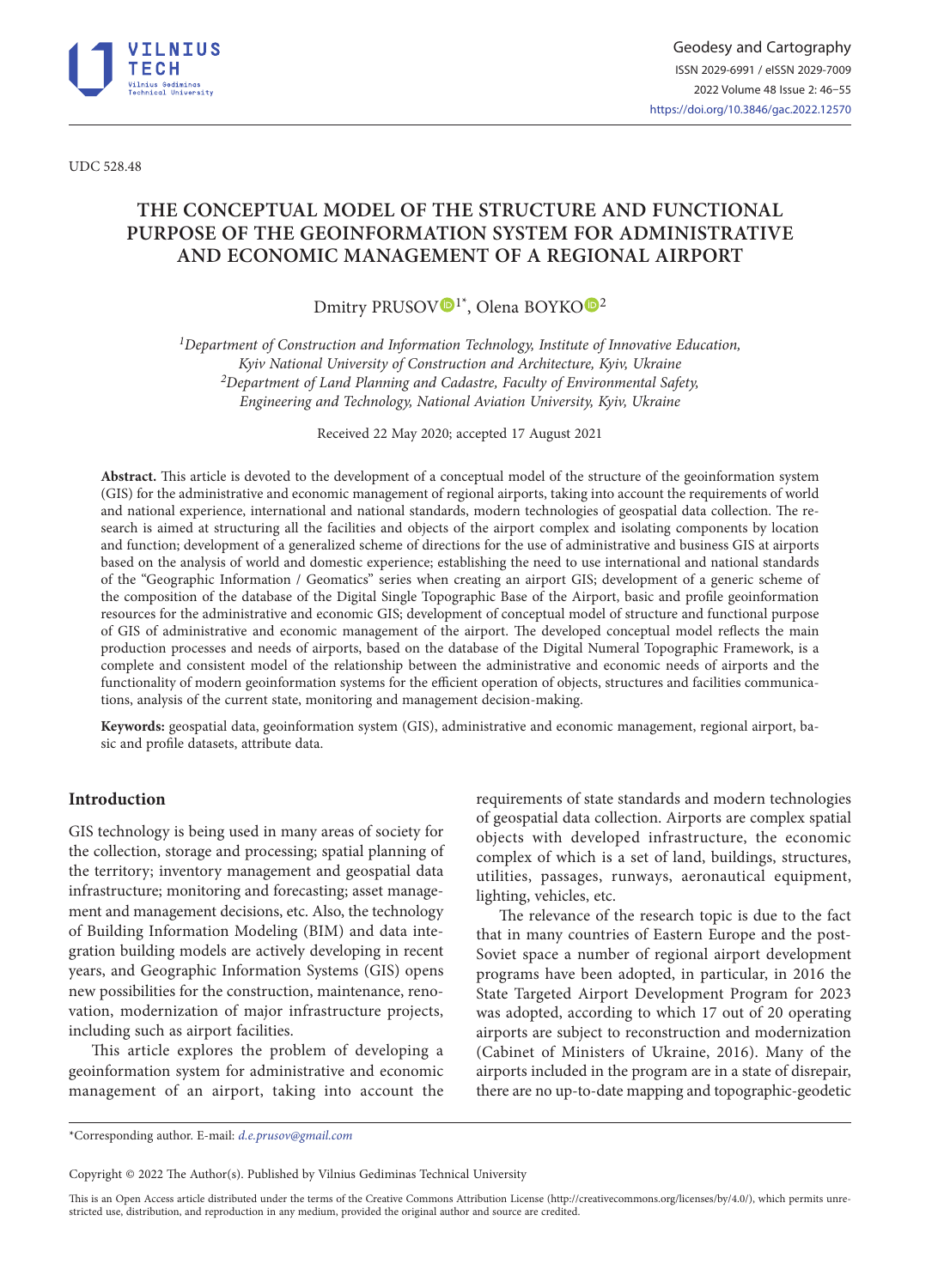data of the territory, the material and technical base is outdated, the runway and the premises need updating and modernization, there is no effective monitoring and control system using modern technologies.

To implement the program and bring the regional airports to the level of international standards, it is necessary to be considered the accumulated global and domestic experience in implementing GIS for managing the administrative and economic complex at airports, modern methods and technologies of work with geospatial information: collection and updating of geospatial data by modern methods (laser and lidar scanning, use of remote sensing data of the earth – satellite, aerial photography, unmanned aerial vehicles), use of geoinformation (GIS) technologies for spatial planning and decision making, application of information technology technologies design of buildings and structures, etc.

In order to effectively apply the current world experience, it is necessary to carry out a thorough study, analysis, generalization and develop a methodology for the introduction into regional airport complexes, considering their peculiarities and national standards.

#### **1. Analysis of recent research and publications**

Since the topic of this research is at the intersection of several scientific interests, the analysis of the available research on this topic – both foreign and domestic, has been carried through several directions:

- 1) in the field of geoinformatics, creation of geoinformation systems and integration of data between building information models and geoinformation systems;
- 2) development and implementation of geoinformation systems for administrative and economic management of airports.

Research in the field of geoinformatics is devoted to the articles of many foreign scientists and specialists (Mitchell, 2000; Huang et al., 2019). In particular, recent publications have focused on the integration of data between building information models (BIM) and geoinformation systems (GIS), which opens new opportunities for the design of objects and structures, their construction, reconstruction, operation (Kuehne & Andrews, 2016; Dasgupta, 2018; Andrews, 2019). The experience of using geospatial data to support the activities of airports has outlined in the work of foreign colleagues (Parrish & Nowak, 2009; Chen et al., 2012). The practical experience of using GIS in airports could be found in the materials of the magazine ArcReview, which since 1997 covers the development and implementation of geo-information systems based on software ArcGIS (Vladimirov, 2016; Gokhman & Glebov, 2013). Examples of geoinformation systems for managing the property complex of the airports of Houston, USA, Atlanta, USA (Hartsfield-Jackson Airport Representatives, 2016), Los Angeles, USA (Esri, 2019), Geneva, Switzerland (Peters, 2018), Perth, Australia (Esri and Perth Airport Website, 2016) and others.

In Ukraine, many scientists are engaged in research in the field of geoinformatics, development and implementation of geoinformation systems, among which it could be noted the following works (Karpinsky et al., 2016; Lyashchenko & Cherin, 2011; Palekha et al., 2012; Palekha, 2013; Stadnikov, 2016), which pays great attention to the theoretical bases for the development and implementation of GIS technologies, GIS urban planning cadastre, GIS for the management of territories of the united territorial communities (UTC), for spatial planning the territories and development the general plans of settlements, creation of National Geospatial Data Infrastructure, GIS for environmental monitoring, etc. By the Technical Committee ТC-103 "Geographic information / Geomatics", which was established for the development, review and approval of international (regional) and national standards in the field of geoinformatics have been developed and adopted national standards that comply with international standards ISO 19100 "Geographic information / Geomatics" (Research Institute of Geodesy and Cartography, n.d.).

There are many examples of successful implementation of geoinformation technologies both in Eastern Europe and in Ukraine, which have been implemented for major airports through the collaboration of scientists and practitioners: systems of urban cadastre of settlements, geoportals (political and administrative system, regulatory monetary valuation of agricultural land, settlements, nature reserve fund, water fund, etc.), geoinformation systems of different levels and purpose (transportational GIS, GIS for the united territorial communities, GIS for housing and communal services, conception of GIS for regional development, etc.), a pilot project has been implemented on the creation of a National Geospatial Data Infrastructure, etc.

Despite the active introduction of geoinformation technologies in various spheres in the post-Soviet countries, the development of GIS for the administrative and economic complex of regional airports has received little attention and publication on this topic is practically absent. In the article (Lyashchenko & Cherin, 2011) was examined the architecture of modern GIS based on geospatial data bases, namely conceptual and technological tasks for the implementation of database management system based on object-oriented architecture, which were worked out during the development of the GIS project on the example of the largest airport of Ukraine "Boryspil International Airport". In the paper (Grunenfelder, 2006) was devoted to the consideration of geographic information technology and base map data in the management of airports and analyzed the structure of the airport map database and the possibility of working with it. In 2008–2010 the Research Institute of Geodesy and Cartography of Ukraine developed a draft concept of creation and development of GIS "Boryspil International Airport", which was aimed at meeting the airports needs in all types of geographical information, improving the use of geospatial data and geoinformation technologies in the management support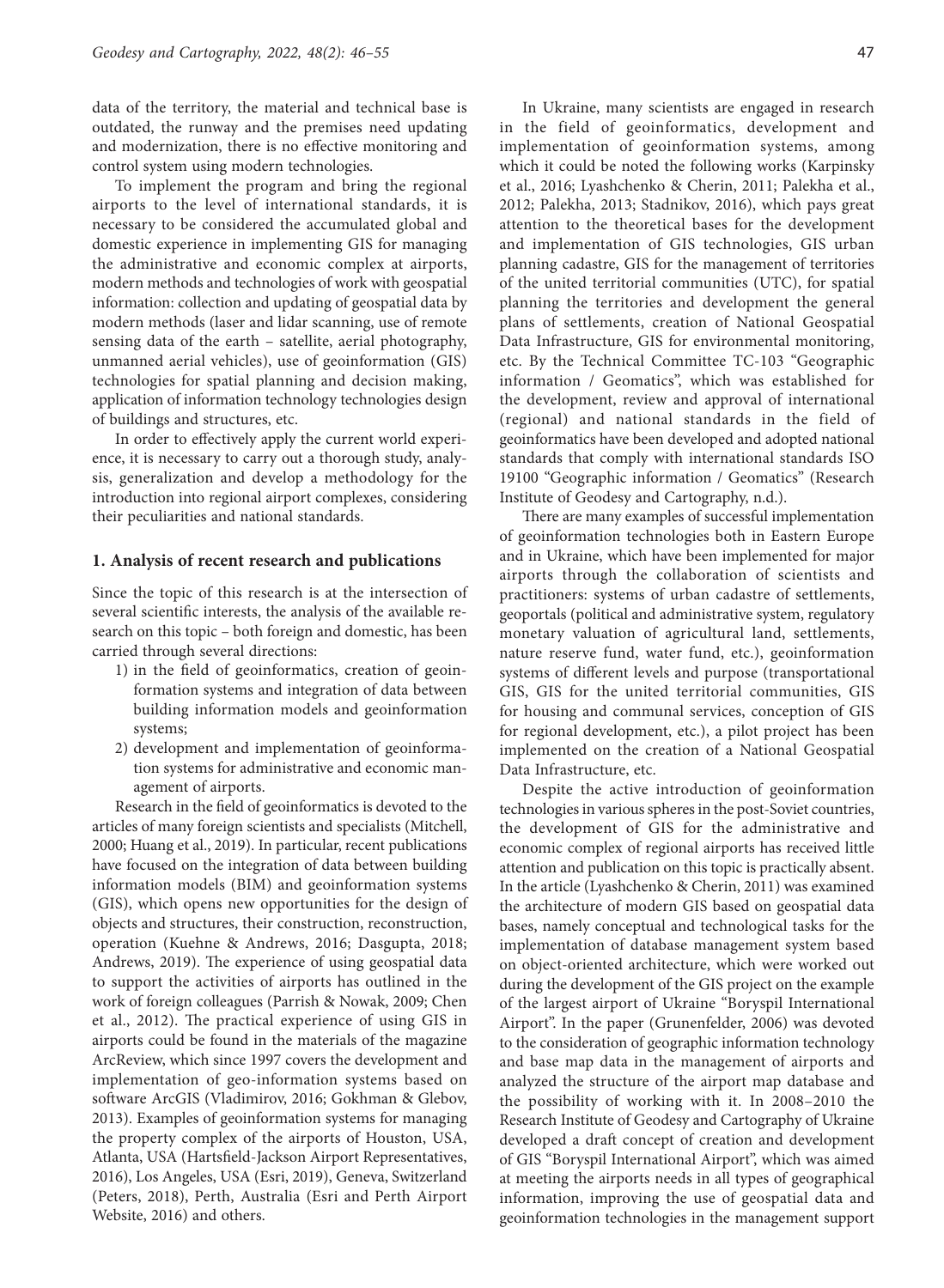systems of management and services of the enterprise, but it concept was not implemented. At the XXI International Conference of Esri Users in Ukraine "GIS in Territorial Development Management", Kyiv, 2018, representatives of the State Airport "Boryspil International Airport" presented a report on the "Prototype of the geographical information system of SA "Boryspil", which considered the proposed requirements for GIS functionality, its architecture and structure, technical requirements and specifications (ЕСОММ Со, 2018).

Thus, analyzing the available scientific and practical materials, we can conclude that the problem of introduction of geoinformation technologies to manage the administrative and economic complex of regional airports in Ukraine and in the countries of the post-Soviet space is still not sufficiently studied, it is practically not realized and needs additional research taking into account the current world and national experience, the possibilities of modern technologies of collecting and processing geospatial data, implemented international and national standards.

The development of the GIS conceptual model for airports, both large and regional, and methods for the introduction of complex geoinformation technologies will enable effective management and development of regional airports.

The *purpose* of this study is to develop the concept of the airport geoinformation system structure for administrative and economic management and to define the sets of geospatial data of objects and their attribute characteristics, which constitute a single digital topographic basis of the airport, considering the national and international standards.

The objective of this study is the following:

- 1) investigate the general structure of the airport and its management system;
- 2) analyze the world and domestic experience in the development and use of administrative and business GIS at airports;
- 3) research the international and national standards using for the Geographic Information / Geomatics series to create the GIS;
- 4) identification the elements of a single digital topographic base of the airport;
- 5) development the GIS concept of administrative and economic management of the airport.

#### **2. Methodology and theoretical basis**

The methodological basis of this research is following: analysis of the airport economic complex structure and the general management system; an analysis of the master plans of open access airports; analysis of geoinformation systems implemented at airports in the world, their functions and capabilities (Boyko, 2018); analysis of the GIS Development Concept of the Boryspil Airport of the 2010, developed by the Research Institute of Geodesy and Cartography; Report of the representatives of the Boryspil International Airport at the XXI International Esri User Conference in Ukraine "GIS in Territorial Development Management", Kyiv, 2018, on the topic "Prototype of the geographical information system of SE MA Borispol"; regulatory documents on the creation of a single digital topographic base; international and national standards of the Geographic Information / Geomatics series (Cherin, 2019); research on integrating BIM/GIS-technologies (Boyko et al., 2019).

As software to create a geoinformation system are considered ArcGis software from Esri (USA), a world-leading company in the development of geographic information system development tools that meets the essential requirements of international standards.

To form digital topographic bases are used to form geospatial data: "Complex of standards Topographic database "Rules for encoding and digitally describing vector data" (National Standard of Ukraine, 2010), Topographic Instruction in Scale 1:500 (Order of the Headquarters of Geodesy, Cartography and Cadastre (Verhovnaja Rada Ukrainy, 1998)), topographic symbols in scales 1:500 – 1:5000 (Topographical-Geodetic and Cartographic Activity: Legislative and Regulatory Acts, 2002), substantive provisions of planning and development of territories (State Building Codes of Ukraine, 2019), ІCAO requirements, (International Civil Aviation Organization [ICAO], 2019) due to design and operation of aerodromes.

### **3. Investigation of airport structure and management system**

According to the State Aviation Service of Ukraine, as of 2019, there are twenty operating airports in Ukraine (Geoportal of the State Aviation Service of Ukraine, 2020). To solve the issue of modernization and reconstruction of regional airports, bringing its infrastructure to the requirements of the International Civil Aviation Organization (ICAO) and to modern safety requirements and passenger services at the state level designed and implemented program will be done in the 17 regional airports to take a prominent place in transport infrastructure.

The structure of the airport is quite complex and includes a large number of different elements that make up a single, clear and well-functioning complex. All airport buildings and facilities of the complex can be divided into three groups by location and functionality (Figure 1):

- airport (terminal) (one or more);
- an airfield that includes runway, taxiways, platforms, airplane parking areas, end and side safety lanes, overburden, deviation pad, engine launch pad, etc.;
- service and technical territory, including hangars, repair shops, fuel and lubricant stores, post and cargo terminals, on-board power supply, transformer substation, compressor station, emergency rescue building, motor vehicle transport storage facility, vehicle transport bases, radio navigation and communica-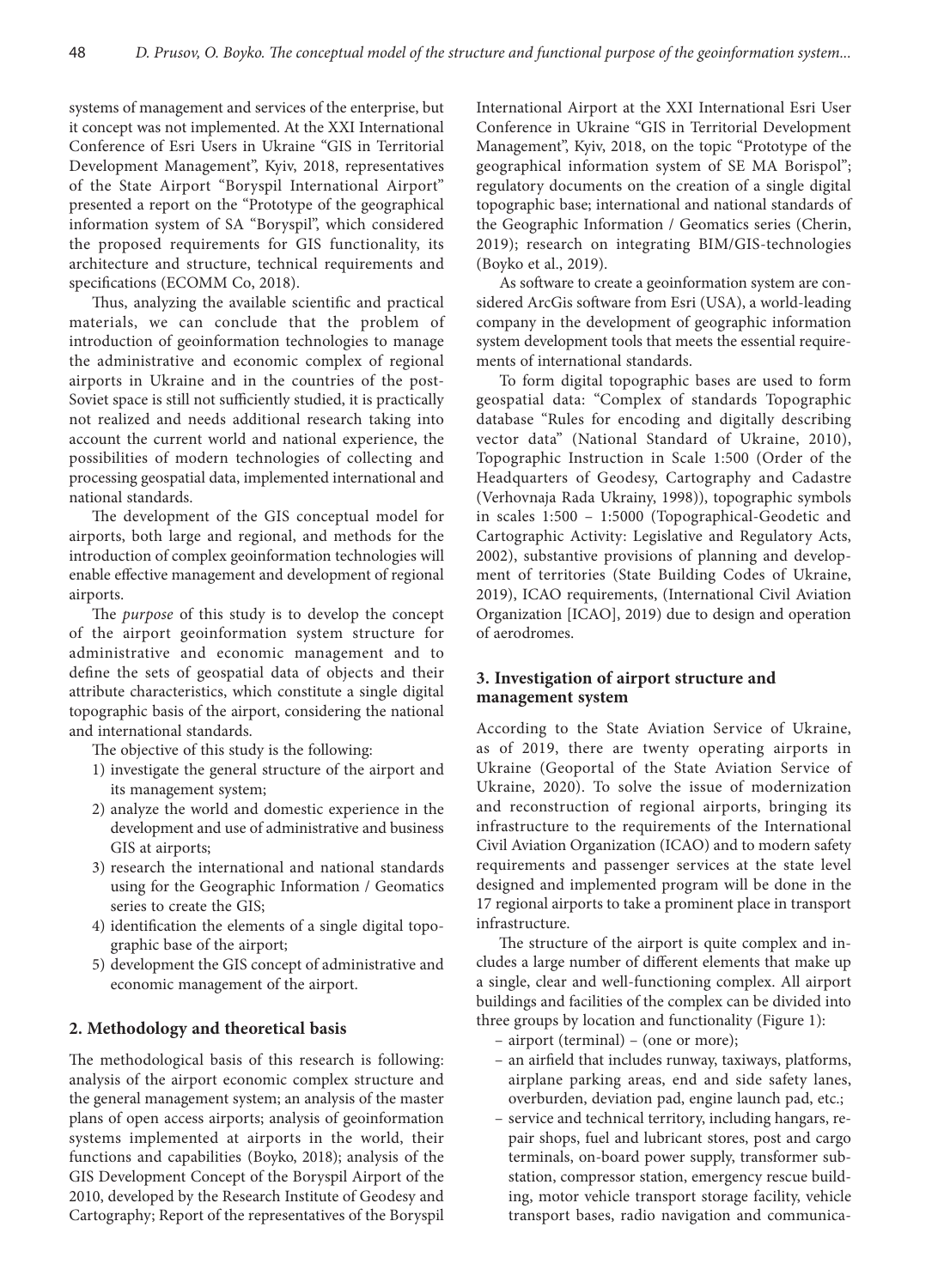

Figure 1. The constituent structures of the airport complex by location and function

tion services, boiler room with reserve fuel warehouse, main mechanic's workshop building, airfield service base, car access and road repair and construction section, warehouse logistics property, service dining room, building control airport training and technical unit, command and dispatch tower station square plot refueling and so on.

Also in the infrastructure of the airport are lighting and electronic devices and systems necessary to ensure the safety of aircraft operations, communication lines, water supply, sewage, etc.

The organizational structure and management system of airport complexes at different airports differ, depending on the area of the territory, available economic assets, passenger traffic, etc. But it is mandatory to have:

- 1) the engineering and technical services providing maintenance of buildings and structures;
- 2) the airfield service responsible for the maintenance of the airfield and airfield area (runways, taxiways, carriageways, etc.);
- 3) the services responsible for managing the facilities of the airport and the terminal area;
- 4) air navigation and flight safety services;
- 5) airport security service and others.

#### **4. Research the world and domestic experience**

Using the design concepts of the GIS development of Boryspil Airport, scientific and practical articles of ArcReview, the research of architecture, methods of gathering geospatial information and functionality of geoinformation systems was performed for administrative and economic management of airports: Boryspil (Ukraine), Houston (USA), Atlanta (USA) Los Angeles (USA), Geneva (Switzerland), Perth (Australia).

On the example of work (Hartsfield-Jackson Airport Representatives, 2016) it presents a window of GIS airport Atlanta (USA), a viewer for a maintenance team that provides access to all the data necessary for its efficient operation. (Figure 2). GIS is implemented on the ArcGIS platform based on a common centralized Web GIS, the system supports both daily and local data updates in the cloud environment to ensure business continuity. And a number of applications for ArcGIS, including Collector for ArcGIS, Operations Dashboard, Explorer for ArcGIS, ArcGIS Pro and others, created with the help of the Web AppBuilder constructor allow to expand the possibilities of interaction with the system of any employee in the organization at any time, anywhere and at any device.



Figure 2. The viewer for a maintenance team that provides access to all the data necessary for its efficient operation (Hartsfield-Jackson Airport Representatives)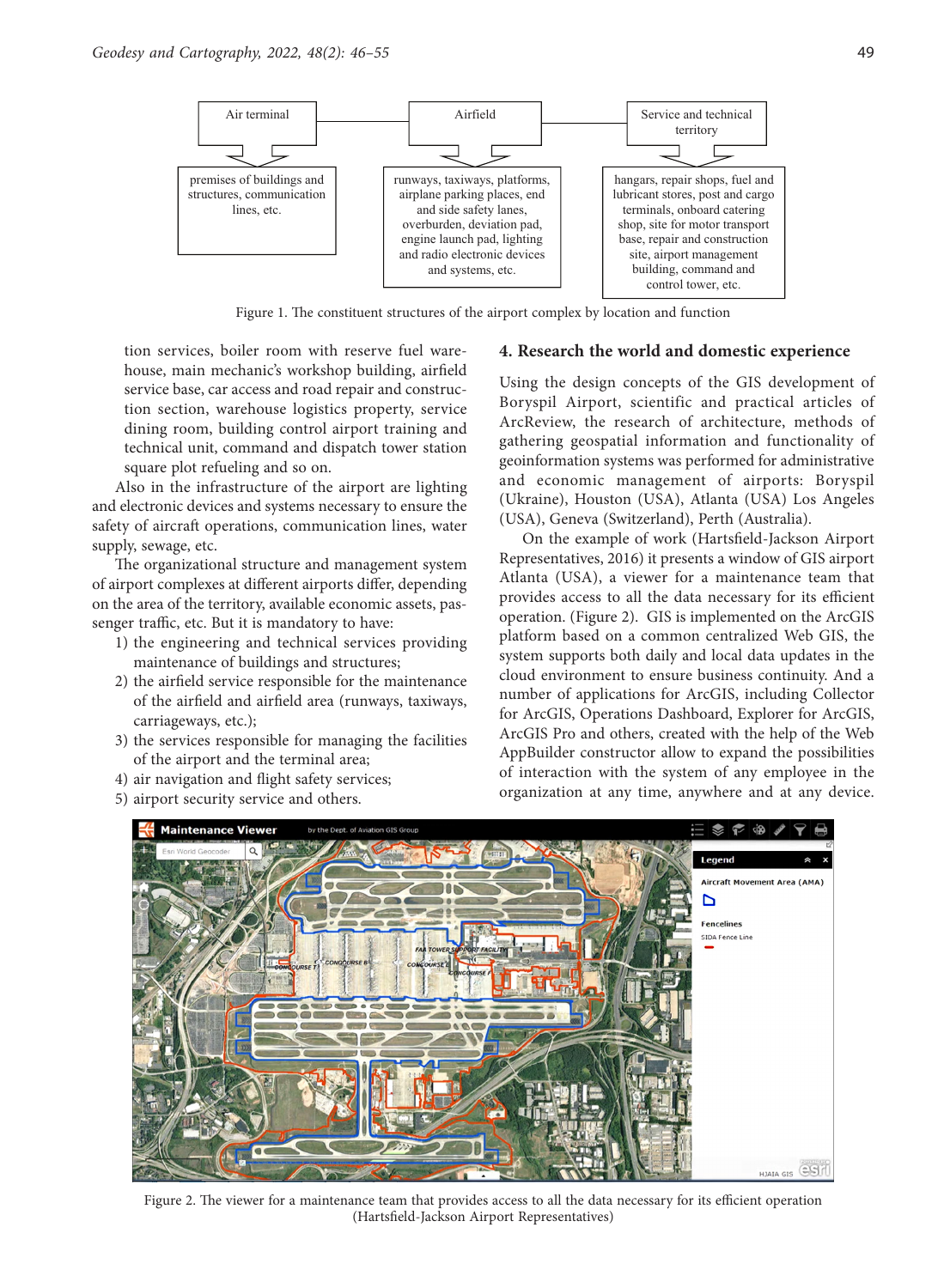

Figure 3. Generalized scheme of directions of application of GIS at airports

Experience shows that taking advantage of the ArcGIS platform helps to support the successful operation of the airport and achieve its top priorities: efficiency, high quality of service and safety.

By analyzing the global experience of using GIS at airports for administrative and economic management, it could be distinguished different groups of users served by GIS: operators, planners, mobile flight crews, repairers and technical personnel for engineering communications and facilities, decision makers, airport security, contractors, inspectors, passengers, customers and the public. Spatial planning and efficient management of airport infrastructure require detailed information on the location and condition of their sites, regular collection and accounting of accurate spatial data, and the ability to analyze them.

On the basis of GIS analysis of administrative and economic complexes of airports of the world, it could be formed a generalized scheme of directions of GIS application at airports: property management and rent control; warehouse management; capacity estimation and planning and passenger flow calculation; vehicle fleet management (equipment monitoring, cost accounting and fuel spill); terminal management; setting boundaries and checkpoints; reconstruction of the airfield complex; business services and service; ensuring the safety of the aerodrome complex; transit service, etc. (Figure 3).

The main areas of use of GIS can be distinguished:

- general management of the airport complex, management of assets and resources of the airport, operation, monitoring, spatial planning, reconstruction and construction;
- management of the airfield as a component in the structure of the airport complex;
- management of business infrastructure that includes real estate and engineering communications.

### **5. Research on international and national standards**

Geoinformation systems provide the ability to collect, process, analyze and provide the necessary data from a common array of geospatial data, which forms a single information space that operates on the basis of common principles and general rules. The use of uniform requirements and standards ensures the interaction of all subjects of the management system, as well as meeting its needs; promotes topological, communication and interoperability and interoperability of information systems and registers at the airport; eliminates duplication of work on the formation and support of information resources and cost savings.

The development of the airport geo-information system concept should be implemented in accordance with international and national standards, as well as the European geospatial data infrastructure (INSPIRE), which aims at creating a European Union spatial data infrastructure for the purposes of EU environmental policy.

According to the INSPIRE Directive, regulations should be implemented by the INSPIRE Implementing Rules in the following areas: metadata, data specification, interoperability of data and services, network services, monitoring and reporting. Integration of information about objects collected from different sources is ensured by the use of unified object catalogs and classifiers, unified object identifiers, unified address links using unified registers, a single digital topographic basis of the territory (Cherin, 2019).

Compliance with international standards ISO 19100 "Geographic information / Geomatics" provides data usage through international projects, access to open data, services and applications that can be easily integrated without need for refinement and based on common standards and concepts of modern information technology.

Compliance with Ukrainian Standards "Geographic Information. Reference Model", "Geospatial Data Modeling Rules", standards system "Topographic Database" provides the creation, integration and accumulation of data across different units and organizations, allows to use the accumulated data and integrate it into a single information array; provides information and interoperability of system components within the National Geospatial Data Infrastructure on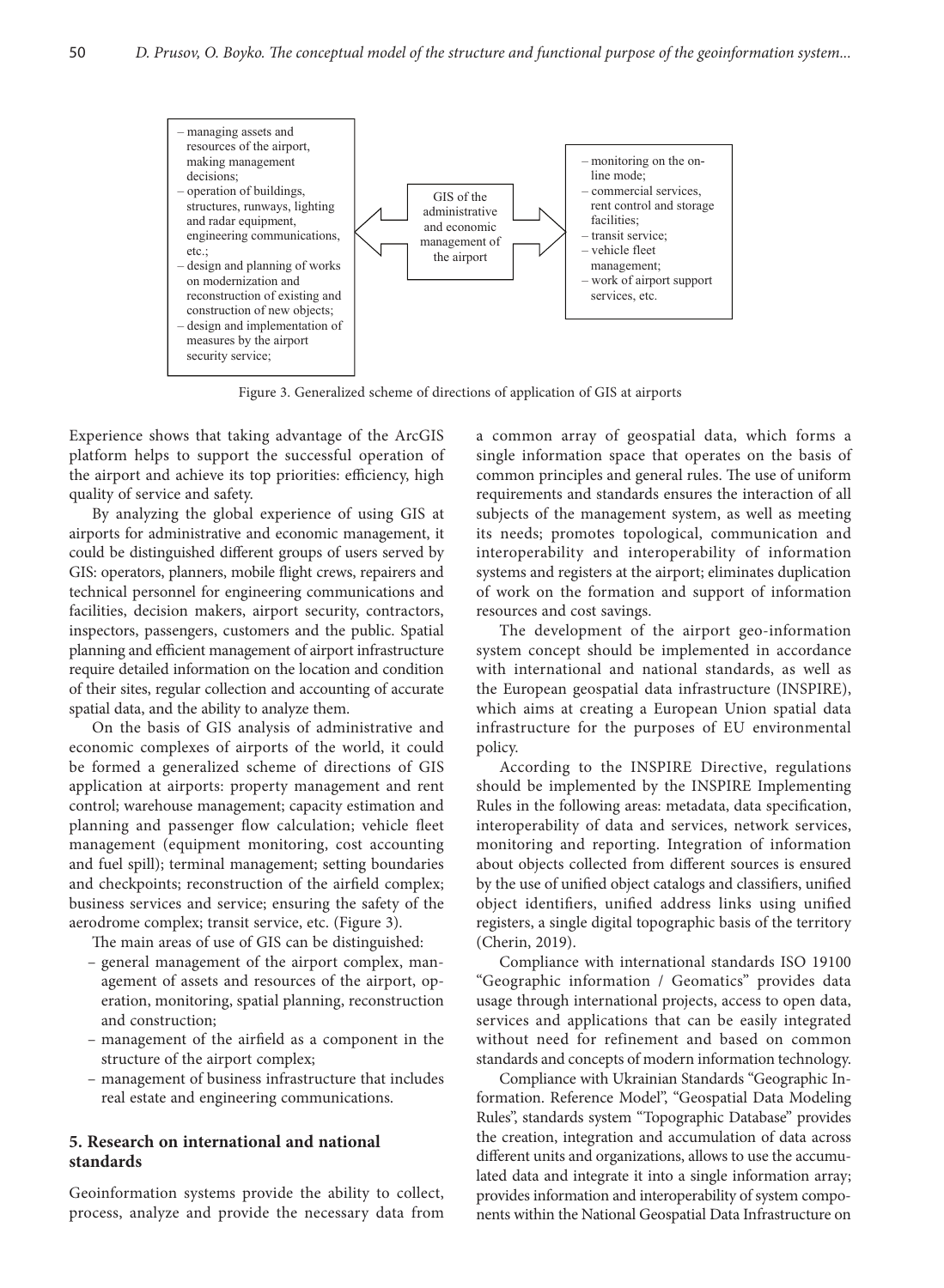the basis of a unified structure, unified system for classification and coding of topographic objects and their attributes, rules for digital description of vector data and digital terrain models, metadata for topographic objects and topographic data sets, export / import formats of topographic data in the process of information components interaction in the system environment and with other systems.

# **6. Identification the elements of a single digital topographic basis**

The basis of the geoinformation system of the administrative and economic management of the airport is the Unified digital topographic basis of the territory and adjacent areas, which is formed as a geodatabase and includes basic and thematic datasets of spatial objects with attribute information, search, filtering, sorting, scaling and viewing geospatial data tools.

Today, there is a wide range of geospatial data collection technologies using modern technologies: GNNS observations, tacheometric shooting, according to aerial photography, laser and lidar scanning, georadar shooting, etc. When choosing the technology for collecting location data, it is necessary to take into account the area of the territory, the intensity of the airport, traffic levels of the runways (Boyko et al., 2019).

The base set of geospatial data forms the core of geographic information resources through which spatially and thematically united all other geospatial data – attribute, profile, case. Base kits should be stored in an integrated repository that collects, updates, and provides general-purpose geospatial information.

Basic data sets of the geospatial data of the airport include information resources of the Uniform Digital Topographic Basis: mathematical and geodetic foundations; digital topographic base ground and underground parts of the airport (digital raster and vector models of topographic plans of the territory in scale 1:2000 and 1:500); digital orthophotomaps; aerial and satellite imagery, lidar data capture; digital relief model (DRM) and digital terrain model (DTM); terrestrial laser scanning data.

Geospatial thematic datasets include all types of geographic data that are created using basic datasets and meet the requirements of standards for geographical information and metadata hosted in an information environment in compliance with the principles and rules of access and use of geo-information resources. Thematic geospatial data sets of the airport include land boundaries with cadastral numbers, owners and functional data; geospatial data of all engineering networks and structures with characteristics; registers of artificial coverings; register of buildings and structures with characteristics; geospatial models of all thematic zones at the airport territory; register of high-altitude objects and obstacles; geospatial object models of all registries, created and maintained by major GIS core entities with attributes of identification, address binding, purpose and functional use.

Geospatial profile sets could also be generated by extending the attributes of the underlying set objects while maintaining coordinate-spatial and topological compatibility. Figure 4 presents the generalized scheme of the database composition of the Unified digital topographic airport base, basic and profile geoinformation resources, that developed as a result of the research.

Spatial binding of individual objects could also be performed using the following source materials: the master plan of the airport; digital base plan of the airport; land inventory materials; materials of land plots allotment of the past years; executive shoot materials. During registering the spatial location of new objects and its spatial referencing using a digital topographic plan it is necessary to monitor the spatial and topological consistency, with the geometry of the objects contained on the Uniform Digital Topographic Base.



Figure 4. Database schema of the Unified digital topographic airport base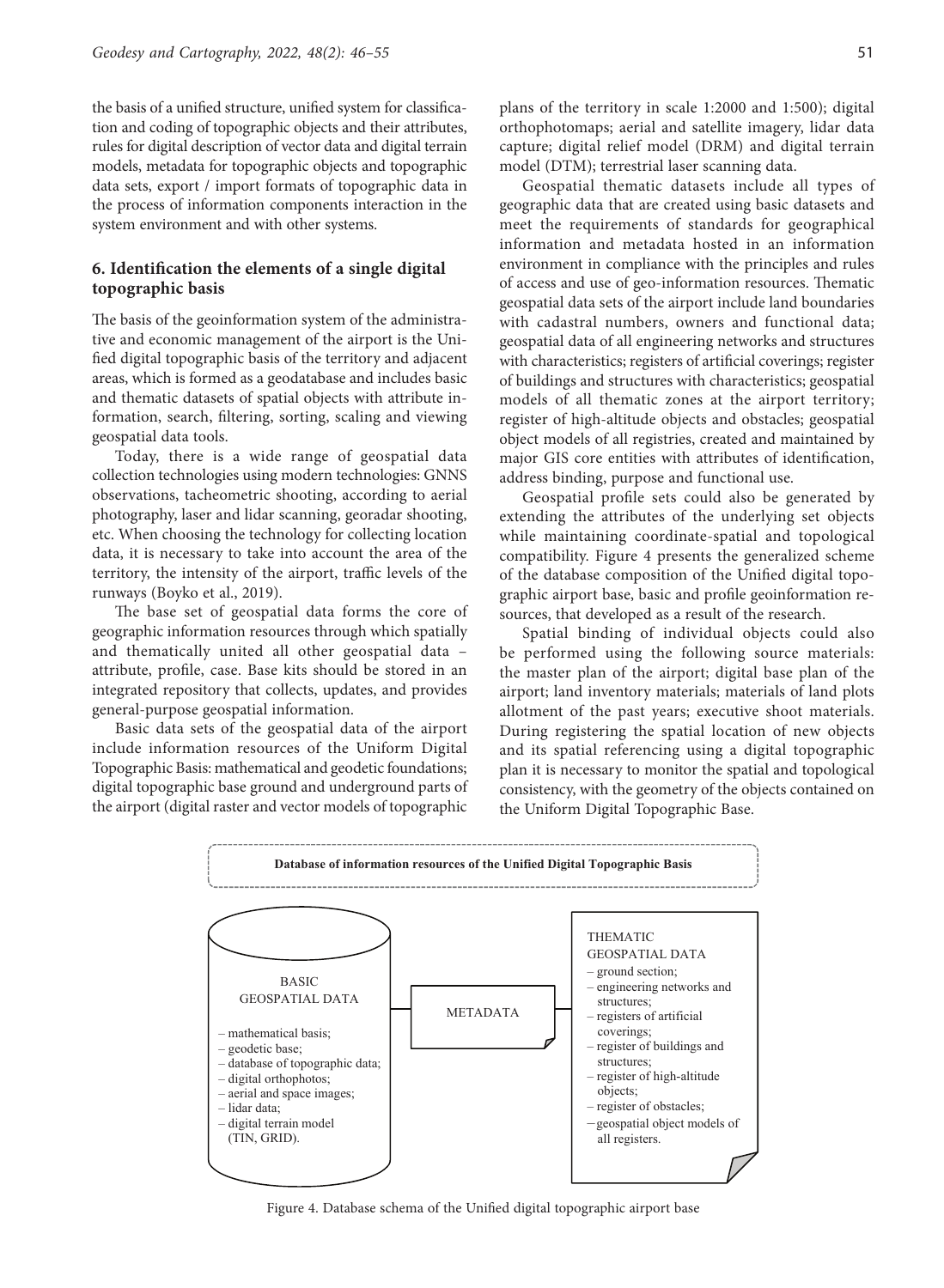# **7. Conceptual model of the geoinformation system structure for administrative and economic management of regional airports**

Based on the analysis of the organizational structure, geospatial data used by the airport units, international and domestic experience in geoinformation systems creating, including airports GIS, national and international standards for the creation and display of geospatial information, the structure has been defined and a conceptual model of the general type of geoinformation system for airports administrative and economic management has been developed.

The conceptual model of structure and functional purpose of GIS of administrative-economic management of the airport has been developed, and it reflects the main production processes and needs of airports, based on the database of the Unified Digital Topographic Basis, is a coherent and consistent model of the relationship between the administrative and economic needs of airports and the functionality of modern geoinformation systems for the efficient operation of facilities, structures and engineering

communications, analysis of the existing state, monitoring and management decision-making (Figure 5).

In the conceptual model for effective management of the airport complex is proposed to create three geographic information subsystem on the Unified Digital Topographic Basis:

- management of economic infrastructure, which includes thematic data on land resources (land boundaries, their area, purpose and functional use, distribution by users, property rights, restricted zones and encumbrances, etc.), and real estate data (contours of buildings and structures with quality characteristics, areas, passport data and functional use); this subsystem aims at maintaining land cadastre, controlling land use, leasing premises, developing a master plan, planning for modernization and reconstruction, etc.;
- management of engineering communications, which includes thematic data on engineering networks (water supply, household, pressure, drainage and drainage sewerage, gas pipeline, cable sewage of telecommunication and communication lines, video



Figure 5. Conceptual model of structure and functional purpose of geoinformation system for administrative and economic management of the airport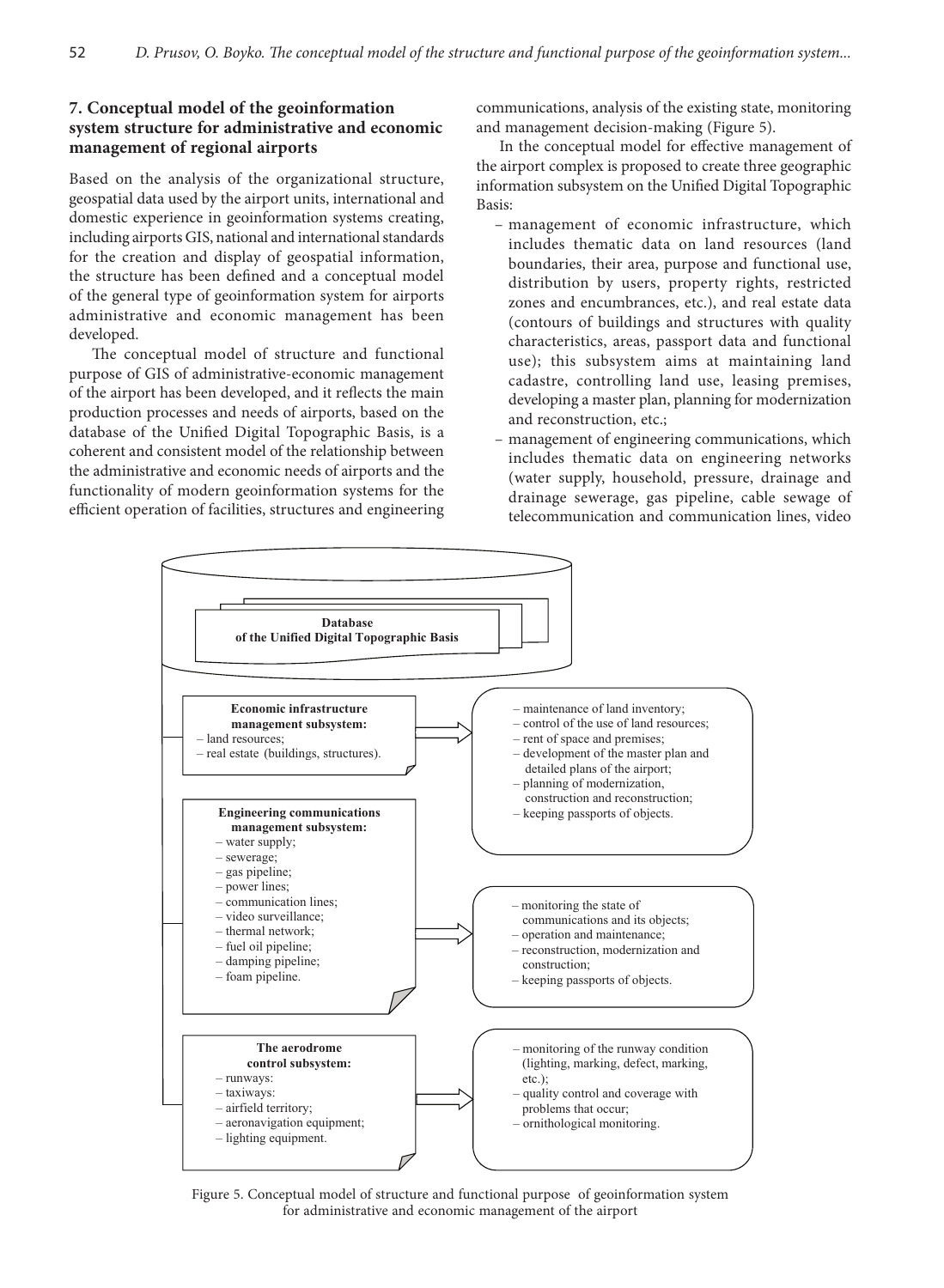surveillance system, thermal network, electrical network, fuel oil, gas pipeline, foam); this subsystem aims at monitoring, operation and reconstruction of utility networks;

– aerodrome management, which includes thematic data about runways and taxiways, its cover and state, lighting and air navigation equipment, etc.; this subsystem aims to monitor the state of the aerodrome and runway (lighting, marking, defect, marking, etc.), quality control of the cover with fixing problems that occur, etc.

For developing the concept, the main functions and capabilities of GIS have been identified, which should be implemented for the administrative and economic management of the airport: management of large data sets and different types of information about objects that are subordinate to different services on the Unified digital topographic basis; solving tasks related to forecasting, planning and modeling; solving complex problems related to spatial planning, reconstruction, construction, operation of objects and structures; centralized storage and administration of data.

Applied tasks that are solved by the administrative and economic GIS of the airports are as follows:

providing up-to-date information to the structural units of the airport regarding the location and condition of the engineering systems, areas of structures and other objects;

- monitoring of land use and protection;
- operation of buildings, structures, utilities and communications;
- visualization of all assets in 2D and 3D;
- integration of information modeling of buildings and structures for further operation and reconstruction.

The main software for the creation of the geoinformation system of the airport is considered the line of ArcGis software by Esri Company (USA), that is world's leading company for the development of tools for the creation of geographical information system, which meets the basic requirements of international standards. The ArcGis software enables interoperability with other airport and state geographic information systems within the National Geospatial Data Infrastructure.

### **8. Discussion and interpretation the results obtained**

This investigation has been limited to the conceptual foundations development of the regional airport geoinformation system structure for administrative and economic management and generalization its functions. The performed research is the basis for further development of the logical and physical model of airport GIS. The conducted research is also an integral part of the introduction of modern high-precision methods of collecting and processing geospatial data of the airport territory to create the Unified digital topographic base, integration of BIM / GIS models of airports buildings

and structures, development of logical, physical and technological models of GIS-system and its subsystems, determination of the list of attribute data for each object, use of GIS-system for operation and reconstruction of the airport (Prusov, 2009, 2012).

The research have a practical direction, focused on the introduction of geoinformation technologies for managing the economic complex of the airport, improving the method of engineering and geodetic surveys and the collection of geospatial data.

# **Conclusions**

The main results of the performed researches are correlate to the tasks set, including formation the structures and objects of the airport complex as well as components by location and function have been selected; to develop a generalized scheme of directions of administrativeeconomic GIS application at airports; to establish the necessity of using international and national standards during creation the airport GIS; to develop the database composition scheme of the Unified digital topographic airport basis; and as a result to create the conceptual model of structure and functional purpose of GIS for administrative and economic airport management.

As a result of the performed researches, it has been established the following:

- all structures and objects of the airport complex have been structured, thematic blocks have been identified and components have been allocated by location and functional purpose for the development of the conceptual model of GIS administrative and economic complex: business infrastructure block, utility network and communications block, airfield control unit;
- application tasks and a set of functions for GIS of administrative and economic management of the airport have been established, a generalized scheme of directions of application of GIS in airports has been developed;
- the list of standards, as requirements to be considered in the development of GIS for the administrative and economic airport management has been identified, as well as the necessity of using international and national standards of the series "Geographic Information / Geomatics" in creating the GIS of the airport has been established;
- the list of basic and profile sets of geospatial data of the digital topographic basis of the airport has been formed, and a generic scheme for the composition of the database of the Unified Digital Topographic Base of the Airport has been developed;
- the conceptual model of structure and functional purpose of GIS for administrative and economic airport management has been suggested and developed.

The application of the proposed conceptual model is the scientific basis for the development and implementation of GIS for the management of the regional airports economic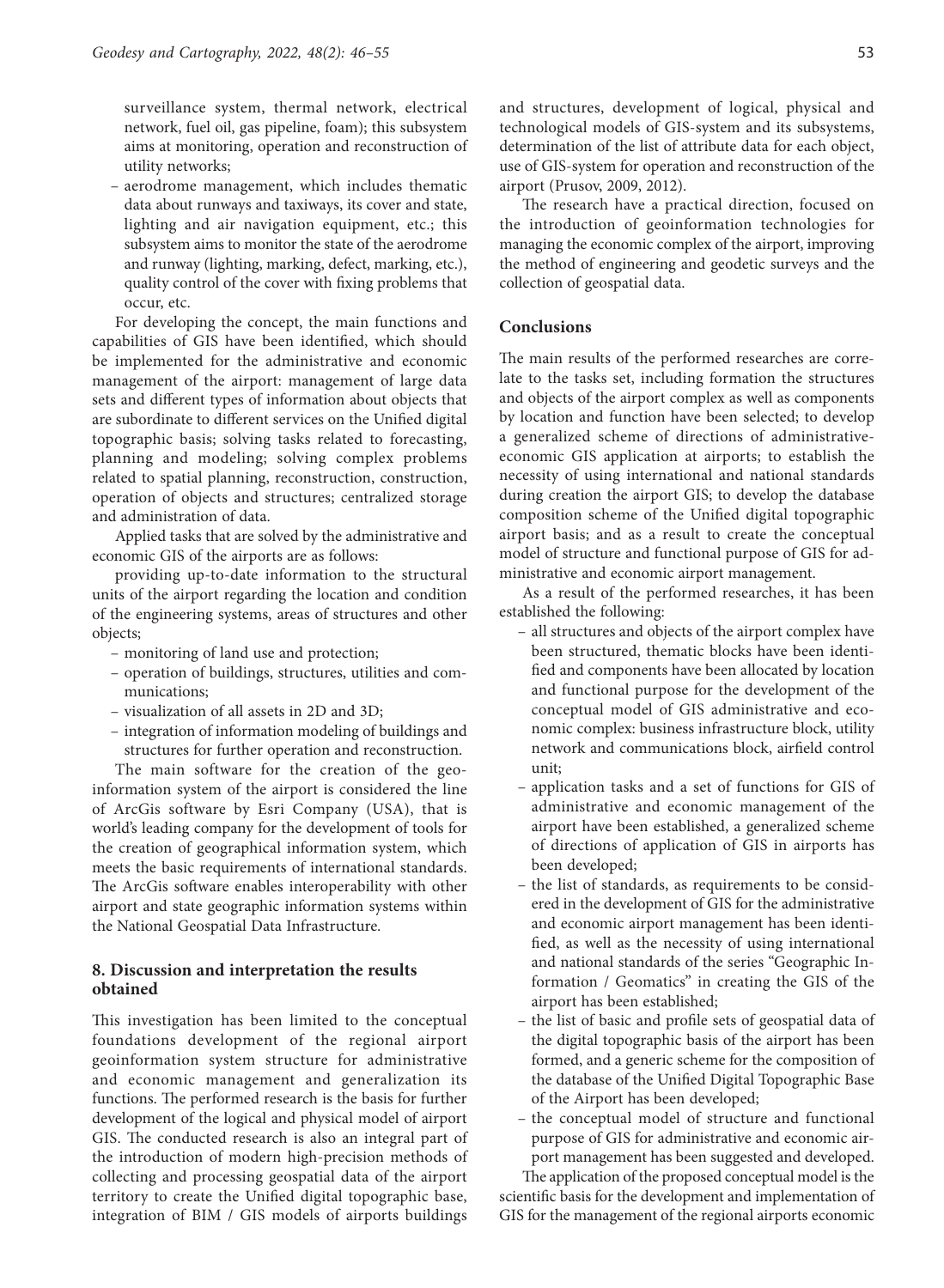complex, that have modernized its infrastructure and management system at Eastern Europe countries in recent years. World experience shows that the implementation of such geo-information systems increases the efficiency of available assets and resources using, provides control over the operation of airport infrastructure facilities, flight safety by monitoring the runway, etc.

The developed conceptual model would allow to optimize and increase the efficiency of the airport and its services, would allow to shorten the terms of design and operational works, while improving the quality of data collection, processing and systematization.

Implementation of the developed scientific and methodological conceptual model of structure and functional purpose would provide opportunities for monitoring of all property assets – from buildings, structures, utilities, to the runway conditions, would expand opportunities for access to geospatial data and its analysis for representatives of all interested airport services, and would provide opportunities for improving the property management efficiency, would promote the development of air transportation, accounting and forecasting of passenger flows, that would have a positive economic effect on the development of regional airports, as well as aimed at supporting and providing the system of designing and planning the development of regional infrastructure with the development of new regulations for solving the urgent tasks.

#### **References**

- Andrews, C. (2019). *Myths and Realities of BIM-GIS Integration Resources for geoengineering users*.
- Boyko, O. (2018). Geoinformation Systems of ArcGis Airport Complexes. *Urban Planning and Territorial Planning: Scientific Technical Proceedings, 68*, 656–665 (in Ukrainian).
- Boyko, O., Lyashenko, D., & Gorb, O. (2019). Development of a Conceptual Model for the Collection of Geospatial Data of Airports by Laser Scanning Methods for GIS Creation. *Urban planning and territorial planning: Scientific and Technical Collection*, *71*, 60–71 (in Ukrainian).

<https://doi.org/10.32347/2076-815x.2019.71.60-71>

- Boyko, O., Lyashenko, D., & Prusov, D. (2019). Conceptual fundamentals of airport ВIM /GIS spatial data integration received by laser scan. *Technical Sciences and Technologies*, *4*(18), 238–246 (in Ukrainian).
	- [https://doi.org/10.25140/2411-5363-2019-4\(18\)-238-246](https://doi.org/10.25140/2411-5363-2019-4(18)-238-246)
- Cabinet of Ministers of Ukraine. (2016). *Resolution of the Cabinet of Ministers of Ukraine No. 126* "*State target program for airport development for the period up to 2023*" (in Ukrainian). <https://zakon.rada.gov.ua/laws/show/126-2016-%D0%BF>
- Chen, W., Yuan, J., & Li, M. (2012). Application of GIS/GPS in Shanghai Airport Pavement Management System. *Procedia Engineering*, *29*, 2322–2326.

<https://doi.org/10.1016/j.proeng.2012.01.308>

Cherin, A. (2019). *Ukrainian and international standards and specifications for the construction of modern GIS and geoportals* (in Ukrainian). [https://softpro.ua/ua/ukraiinski](https://softpro.ua/ua/ukraiinski-ta-mijnarodni-standarti-i-specifikaciii-pobudovi-suchasnih-gis-ta-geoportaliv)[ta-mijnarodni-standarti-i-specifikaciii-pobudovi-suchasnih](https://softpro.ua/ua/ukraiinski-ta-mijnarodni-standarti-i-specifikaciii-pobudovi-suchasnih-gis-ta-geoportaliv)[gis-ta-geoportaliv](https://softpro.ua/ua/ukraiinski-ta-mijnarodni-standarti-i-specifikaciii-pobudovi-suchasnih-gis-ta-geoportaliv)

- Dasgupta, A. (2018). Integration of BIM and geospatial systems still a distant dream. *Geospatial World*. [https://www.geospa](https://www.geospatialworld.net/article/integrat-ion-of-bim-and-geospatial-systems-still-a-distant-dream/)[tialworld.net/article/integrat-ion-of-bim-and-geospatial-sys](https://www.geospatialworld.net/article/integrat-ion-of-bim-and-geospatial-systems-still-a-distant-dream/)[tems-still-a-distant-dream/](https://www.geospatialworld.net/article/integrat-ion-of-bim-and-geospatial-systems-still-a-distant-dream/)
- ЕСОММ Со. (2018). *Proceedings of the XXI International Esri User Conference in Ukraine.* http://ecomm.in.ua/main/114 vdbulasya-xxi-mzhnarodna-konferencya-koristuvachv-esriv-ukrayin.html#sel=6:53,6:59
- Esri and Perth Airport Website. (2016). Perth International Airport in Australia. Enterprise-wide access to location-based data and analytics. *[ArcReview](https://www.esri-cis.ru/news/arcreview/all.php)*, *1*(76).
- Esri. (2019). GIS as a strategic component of extensive modernization at LAX. *[ArcReview](https://www.esri-cis.ru/news/arcreview/all.php)*, *2*(89).

https://arcreview.esri-cis.ru/2019/12/25/airport-gis/

- Geoportal of the State Aviation Service of Ukraine. (2020). (in Ukrainian). <https://avia.gov.ua>
- Gokhman, V. V., & Glebov, S. E. (2013). Airports around the World rely on the Power of GIS*. [ArcReview](https://www.esri-cis.ru/news/arcreview/all.php)*, *3*(66) (in Russian).
- Gruenfelder, T. (2006). Geoinformation technologies and cartographic databases in airport management. *Bulletin of Geodesy and Cartography*. *Collection of scientific works*, *UDAGP*, *4*(43), 37–40 (in Ukrainian).
- Hartsfield-Jackson Airport Representatives. (2016). World's largest airport flies high with GIS. *ArcReview*, *1*(76).
- Huang, W., Raza, S. A., Mirzov, O., & Harrie, L. (2019). Assessment and benchmarking of spatially enabled RDF stores for the next generation of spatial data infrastructure. *ISPRS International Journal of Geo-Information*, *8(7)*, 310. <https://doi.org/10.3390/ijgi8070310>
- International Civil Aviation Organization. (2019). *Annex 14 to the Convention on International Civil Aviation, Vol.* I*. Design and operation of aerodromes*. [https://tdmegaprom.ru/uploads/](https://tdmegaprom.ru/uploads/images/ikao_prilozhenie-14_tom-1_aerodromy.pdf) [images/ikao\\_prilozhenie-14\\_tom-1\\_aerodromy.pdf](https://tdmegaprom.ru/uploads/images/ikao_prilozhenie-14_tom-1_aerodromy.pdf)
- Karpinsky, Yu., Lyashchenko, A., & Yasuyuki, O. (2016). Composition and principles of developing a national profile of standards for geographical information*. Engineering Geodesy*, *63*, 110–121 (in Ukrainian). [http://nbuv.gov.ua/UJRN /Ig\\_2016\\_63\\_13](http://www.irbis-nbuv.gov.ua/cgi-bin/irbis_nbuv/cgiirbis_64.exe?I21DBN=LINK&P21DBN=UJRN&Z21ID=&S21REF=10&S21CNR=20&S21STN=1&S21FMT=ASP_meta&C21COM=S&2_S21P03=FILA=&2_S21STR=Ig_2016_63_13)
- Kuehne, D., & Andrews, C. (2016). *Increasing interest in the fusion of GIS and BIM.* Esri. ArcGIS Blog. [https://www.esri.](https://www.esri.com/arcgis-blog/products/3d-gis/3d-gis/increasing-interest-in-the-fusion-of-gis-and-bim/) [com/arcgis-blog/products/3d-gis/3d-gis/increasing-interest](https://www.esri.com/arcgis-blog/products/3d-gis/3d-gis/increasing-interest-in-the-fusion-of-gis-and-bim/)[in-the-fusion-of-gis-and-bim/](https://www.esri.com/arcgis-blog/products/3d-gis/3d-gis/increasing-interest-in-the-fusion-of-gis-and-bim/)
- Lyashchenko, A., & Cherin, A. (2011). Architecture of modern GIS based on geospatial data base. *Bulletin of Geodesy and Cartography, 5*, 45–50 (in Ukrainian). [http://nbuv.gov.ua/UJRN/vgtk\\_2011\\_5\\_11](http://nbuv.gov.ua/UJRN/vgtk_2011_5_11)
- Mitchell, A. (2000). *GIS analysis guide. Part 1: Spatial models and relationships*. ЕСОММ Со; Stylos.
- National Standard of Ukraine. (2010). *Complex of standards Topographic database "Rules for encoding and digitally describing vector data*", Vol. 2 (742-33739540 0012:2010) (in Ukrainian). <http://gki.com.ua/ua/tehnichni-komitet-103>
- Palekha, Yu. (2013). Urban planning and GIS in Ukraine today: Some results of twenty years of cooperation*. Arcreview*, 2 (in Ukrainian). [http://dipromisto.gov.ua/files/Publications/](http://dipromisto.gov.ua/files/Publications/Palekha_stattya_gis_08.10.2014.pdf) [Palekha\\_stattya\\_gis\\_08.10.2014.pdf](http://dipromisto.gov.ua/files/Publications/Palekha_stattya_gis_08.10.2014.pdf)
- Palekha, Yu., Oleshchenko, A., & Solomaha, I. (2012). Application of GIS technologies in town-planning projects at the state and regional levels*.* Scientific notes of the Vernadsky Taurida National University. *Geography*, *1*, 155–166 (in Ukrainian).
- Parrish, Ch., & Nowak, R. (2009). Improved Approach to LIDAR airport obstruction surveying using full-waveform data. *Surveying Engineering*, *135*(2). [https://doi.org/10.1061/\(ASCE\)0733-9453\(2009\)135:2\(72\)](https://doi.org/10.1061/(ASCE)0733-9453(2009)135:2(72))